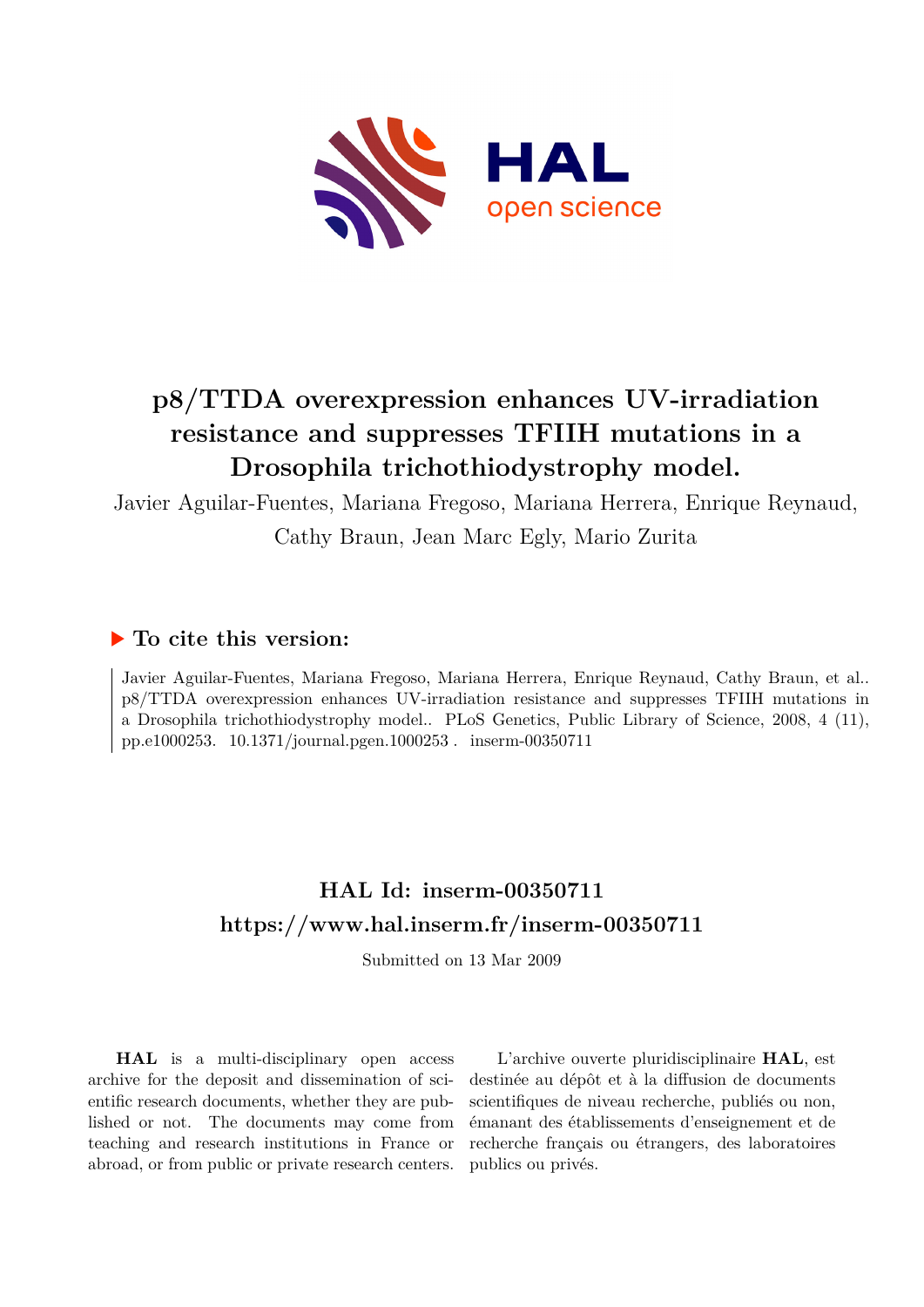# p8/TTDA Overexpression Enhances UV-Irradiation Resistance and Suppresses TFIIH Mutations in a Drosophila Trichothiodystrophy Model

Javier Aguilar-Fuentes<sup>1</sup>, Mariana Fregoso<sup>1</sup>, Mariana Herrera<sup>1</sup>, Enrique Reynaud<sup>1</sup>, Cathy Braun<sup>2</sup>, Jean Marc Egly<sup>2</sup>, Mario Zurita<sup>1</sup>\*

1 Department of Developmental Genetics, Instituto de Biotecnología, Universidad Nacional Autónoma de México, Cuernavaca, México, 2 Institut de Génétique et de Biologie Moléculaire et Cellulaire, C.U. de Strasbourg, France

# Abstract

Mutations in certain subunits of the DNA repair/transcription factor complex TFIIH are linked to the human syndromes xeroderma pigmentosum (XP), Cockayne's syndrome (CS), and trichothiodystrophy (TTD). One of these subunits, p8/TTDA, interacts with p52 and XPD and is important in maintaining TFIIH stability. Drosophila mutants in the p52 (Dmp52) subunit exhibit phenotypic defects similar to those observed in TTD patients with defects in p8/TTDA and XPD, including reduced levels of TFIIH. Here, we demonstrate that several Dmp52 phenotypes, including lethality, developmental defects, and sterility, can be suppressed by p8/TTDA overexpression. TFIIH levels were also recovered in rescued flies. In addition, p8/TTDA overexpression suppressed a lethal allele of the Drosophila XPB homolog. Furthermore, transgenic flies overexpressing p8/TTDA were more resistant to UV irradiation than were wild-type flies, apparently because of enhanced efficiency of cyclobutane-pyrimidine-dimers and 6–4 pyrimidine-pyrimidone photoproducts repair. This study is the first using an intact higher-animal model to show that one subunit mutant can trans-complement another subunit in a multi-subunit complex linked to human diseases.

Citation: Aguilar-Fuentes J, Fregoso M, Herrera M, Reynaud E, Braun C, et al. (2008) p8/TTDA Overexpression Enhances UV-Irradiation Resistance and Suppresses TFIIH Mutations in a Drosophila Trichothiodystrophy Model. PLoS Genet 4(11): e1000253. doi:10.1371/journal.pgen.1000253

Editor: Eric Rulifson, University of California San Francisco, United States of America

Received April 4, 2008; Accepted October 3, 2008; Published November 14, 2008

Copyright: @ 2008 Aguilar-Fuentes et al. This is an open-access article distributed under the terms of the Creative Commons Attribution License, which permits unrestricted use, distribution, and reproduction in any medium, provided the original author and source are credited.

Funding: This study was supported by funds from L'Association de la Recherche contre le Cancer (N°3113), l'Institut des Maladies Rares (A03098MS) and from the European Communities (N° LSHC-CT-2005-512113) to JME, and by HHMI, CONACyT and DGAPA/UNAM grants to MZ.

Competing Interests: The authors have declared that no competing interests exist.

E-mail: marioz@ibt.unam.mx

## Introduction

The integrity of the DNA molecule can be disrupted by chemical and physical factors that cause diverse types of damage. The nucleotide excision repair (NER) pathway operates when DNA is damaged by the covalent addition of methyl groups, the formation of cyclobutane-pyrimidine dimers (CPDs), or the crosslinking of bases in opposite strands [1]. In eukaryotes, NER involves at least 35 proteins that participate in damaged-base recognition, oligonucleotide excision, and molecular repair. An important factor in NER is TFIIH, which also participates in basal transcription mediated by RNA polymerases I and II [2,3]. TFIIH is a 10-protein complex composed of two subcomplexes. The subunits XPB, XPD, p62, p52, p44, p34, and p8 come together to form the core subcomplex of TFIIH, which preferentially participates in NER. The subunits cdk7, cycH, and MAT1 form the cdk-activating kinase subcomplex (CAK), which is involved in controlling the cell cycle [2]. Together, the core and CAK form the 10-protein TFIIH complex that has a fundamental role in RNA polymerase II (pol II) transcription [3]. The TFIIH complex possesses several enzymatic activities that contribute to NER, transcription, and cell cycle control: XPB and XPD, which are both ATPases and DNA helicases; cdk7, which is a kinase; and p44, which is an ubiquitin ligase [2,4].

In humans, mutations in XPB and XPD subunits cause xeroderma pigmentosum (XP), combined Cockayne's syndrome with xeroderma pigmentosum (CS/XP), and trichothiodystrophy (TTD) [1,5]. XP is primarily related to defects in NER, CS is associated with deficiencies in transcription-coupled repair (TCR), and TTD is linked to reduced transcription and DNA repair deficiencies [6]. XP patients have sunlight hypersensitivity, abnormal skin pigmentation, and a high predisposition for skin cancer. Individuals afflicted with CS have slow postnatal growth and exhibit defects in nervous system development. TTD patients also have nervous system defects, and have brittle hair, ichthyosis, and fragile nails [6]. A particular form of TTD, termed TTD-A, was recently linked to mutations in the p8 subunit, referred here as p8/TTDA. A characteristic of the cells derived from patients with TTD-A, and XPD-linked TTD, is a reduction in basal TFIIH levels [3]. Intriguingly, p8/TTDA seems not to be an essential gene because humans homozygous for a mutation in the start codon that may result in complete loss of the protein or a truncated peptide survive, as do yeast strains containing disruptions of the homologous gene [3,7]. The p8/TTDA gene encodes a 72-amino acid protein that is highly conserved in all eukaryotic organisms [3,7]. Transfection of wild-type p8/TTDA rescues TFIIH levels and the UV-sensitive phenotype in p8/TTDA and XPD-derived cultured cells, showing that p8/TTDA is essential for maintaining steady-state levels of TFIIH [8]. p8/TTDA interacts with TFIIH p52 [8,9] and XPD subunits [8], and functions primarily in NER. XPB ATPase activity, which is required for NER, is modulated by the interaction of p8/ TTDA and p52 [10]. p8/TTDA exists in two different pools, one in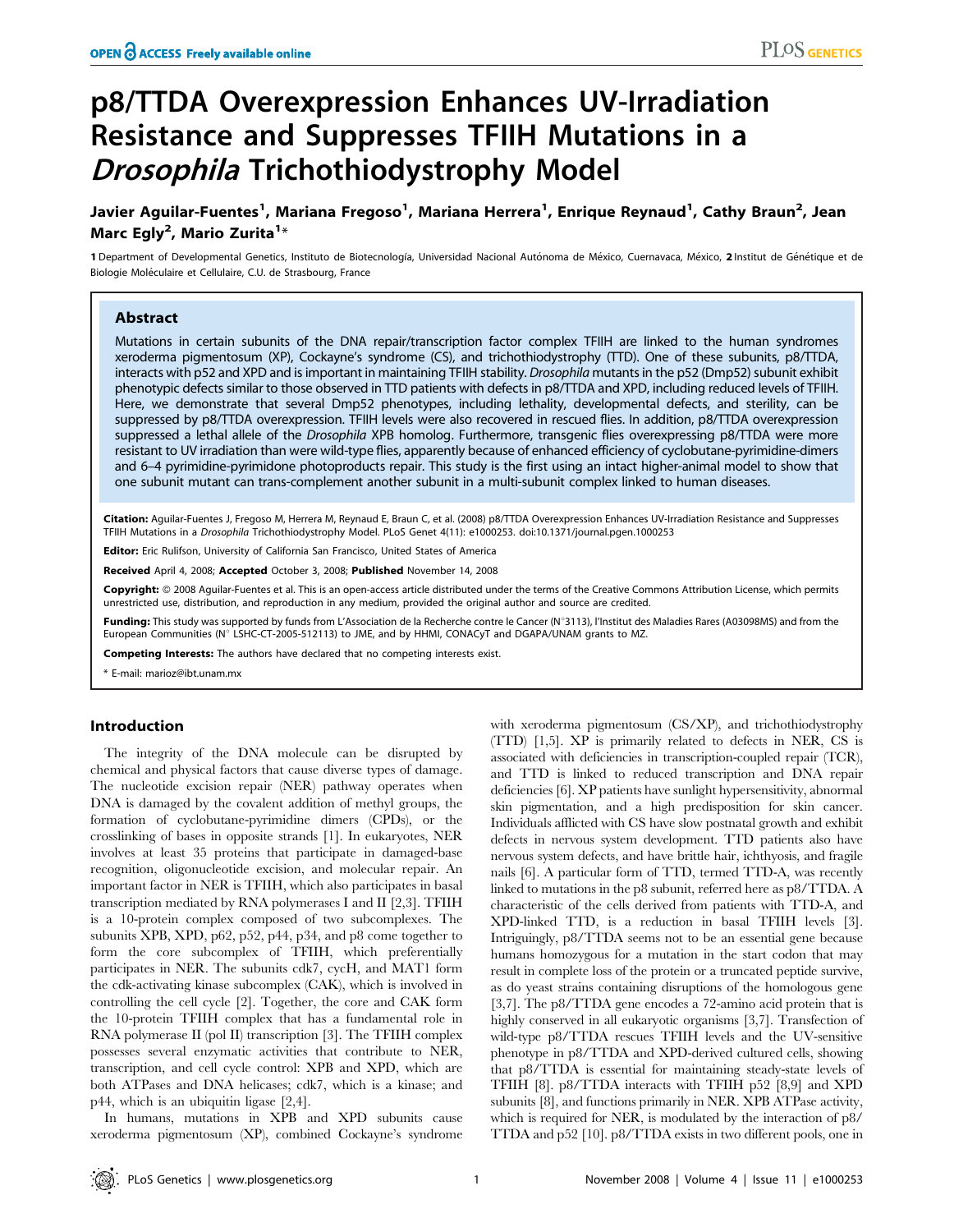## Author Summary

TFIIH participates in RNA polymerase II transcription, nucleotide excision repair, and control of the cell cycle. In humans, certain mutations in the XPB and XPD subunits of TFIIH generate the syndromes trichothiodystrophy (TTD), xeroderma pigmentosum (XP), and Cockayne's syndrome (CS). In contrast, mutations in the p8/TTDA subunit have been linked only to TTD. Cells derived from TTD patients with defects in p8/TTDA have reduced levels of TFIIH. Therefore, it has been proposed that the main function of p8/TTDA is to stabilize and maintain steadystate levels of TFIIH. In Drosophila, mutations in Dmp52 and haywire genes generate phenotypes that share similarities with those associated with mutations in their human counterparts, including reduced TFIIH levels. We report that p8/TTDA overexpression suppressed accumulated developmental defects associated with mutations in the Dmp52 and haywire genes. We also provide evidence suggesting that the rescue of these defects is, in part, because of the recovery of normal TFIIH levels in mutant flies. These results indicate that overexpression of p8/TTDA trans-complemented mutations in other TFIIH subunits and suppressed defects accumulated during fly development. The overexpression of p8/TTDA in wild-type flies increased their UV irradiation resistance, apparently because of more efficient nucleotide excision repair.

the cytoplasm and one in the nucleus. After DNA damage, p8/ TTDA forms a more stable association with TFIIH in nuclei [11].

Recent studies have shown that the fruit fly, Drosophila melanogaster, is a useful model organism for the study of several human diseases. In a number of important cases, mutation or overexpression of a disease-related human gene generates an equivalent phenotype in the fly [12]. An important feature of fly models of human diseases is the ability to use such models in genetic screens to identify new mutations or modifications in gene expression that suppress defective phenotypes [13]. Interestingly, flies carrying mutations in the XPB (haywire) and p52 (Dmp52) TFIIH subunits of Drosophila exhibit phenotypes that are comparable to those observed in humans [14–17]. In addition, the neurological defects, brittle bristles phenotype, UV-irradiation hypersensitivity, and cuticle defects in flies with defects in TFIIH components appear to exhibit similarities to some symptoms of TTD individuals at the molecular level [14–16]. These similarities include reduced transcription of specific genes that are normally required at high levels in terminally differentiated cells [15,16], and a reduction in TFIIH levels [16,18]. In this work we report that overexpression of the Drosophila homologue of p8/TTDA (Dmp8/TTDA), suppresses lethal mutations in the Dmp52 and haywire genes. Rescued flies suppress developmental defects, including brittle bristles and thin cuticle, and recover basal TFIIH levels. In addition, transgenic flies overexpressing Dmp8/TTDA are more resistant to UV irradiation than are wild-type organisms and are more efficient in the repair of cyclobutane-pyrimidine dimers (CPDs) and 6-4 pyrimidine-pyrimidone photoproducts (6- 4PPs). Collectively, our results open the possibility of a therapy based on enhancement of p8/TTDA function in patients afflicted with TFIIH-related syndromes.

# Materials and Methods

## Drosophila Strains

The OreR Drosophila strain was used as a control. All mrn and haywire alleles used in this work have been previously characterized  $[15–17]$ . The parental strain for the *mm* alleles has the *red* and *ebony* markers and was used in some UV irradiation experiments as control.

## Transgenic Flies and Rescue

The complete Drosophila wild-type p8/TTDA DNA sequence was amplified by PCR and cloned into the pCaSperhsp83 vector and sequenced to verify its integrity. Constructs encoding six histidines at the NH-terminus (H6-Dmp8/TTDA) or COOHterminus (Dmp8/TTDA-H6) of Dmp8/TTDA were also cloned into the pCaSperhsp83 vector. Transgenic flies were constructed using a standard microinjection protocol. The location of transgenes on different chromosomes was determined by balancer mapping. Rescue experiments were performed by crossing pCaSper-hsp83-p8/TTDA transgenic fly lines with mrn and hay alleles, as previously described [16]. In brief, balanced transgenic flies expressing  $\beta\beta$ /TTDA in the X and second chromosomes and an MKRS/TM3 third chromosome were crossed with different mrn and hay alleles balanced with TM6B. The F1 progeny were crossed to generate homozygous mrn or hay and heteroallelic EP3605/mrn flies containing one or two copies of the transgene in either the second or X chromosome.

## UV-Irradiation Sensitivity Assays

Third instar wild-type, rescued and transgenic larvae were irradiated at different UV-B light dosages (Joules/m<sup>2</sup>) using a UV Stratalinker 2400 (Stratagene). The larvae were then allowed to develop into adults and the emerged population was counted.

# Immunohistochemistry and Quantification of Fluorescence in Confocal Sections of Salivary Gland Nuclei

Third instar larvae salivary glands from rescued homozygous  $m\bar{m}$  mutants and heteroallelic combinations of  $E P 3605$  and  $m\bar{m}$  1, 3 and 5 alleles were dissected, immunostained and quantified as previously described [16]. Briefly, using confocal microscopy, representative images of immunostained XPD, XPB, TBP and histones in nuclear sections from wild-type and each  $Dmp52$ genotype were obtained. Nuclear areas (156 pixels/nucleus) were analyzed from each genotype using a photon-counting protocol. Fluorescence-intensity distribution frequencies were obtained and represented as a histogram. Relative fluorescence ratios are presented as a bar chart, which shows the average intensity of XPB/TBP, XPB/histones, XPD/TBP and XPD/histones ( $\pm$ standard errors) in the *y*-axis for each genotype of  $Dmp52$  mutants and rescued organisms (x-axis).

# Southwestern Dot-Blot and ELISA Assays for Measuring DNA Damage

Ten micrograms of genomic DNA isolated from third instar larvae was dotted onto a nitrocellulose membrane and probed with an anti-CPD antibody using a standard Southwestern analysis protocol (Kamiya Biomedical Company, Seattle WA). To measure 6-4PPs, we performed ELISA assays using a specific anti-6-4PP antibody following the standard protocol recommended by the supplier (Kamiya Biomedical Company).

### Western Blot Experiments

In general, total protein soluble extracts were prepared from adult flies and standardized. Then the samples were loaded in 10% SDS-PAGE gels and the proteins transferred to nitrocellulose filters. A specific anti CTD-Ser-5-P antibody was used following standard protocols.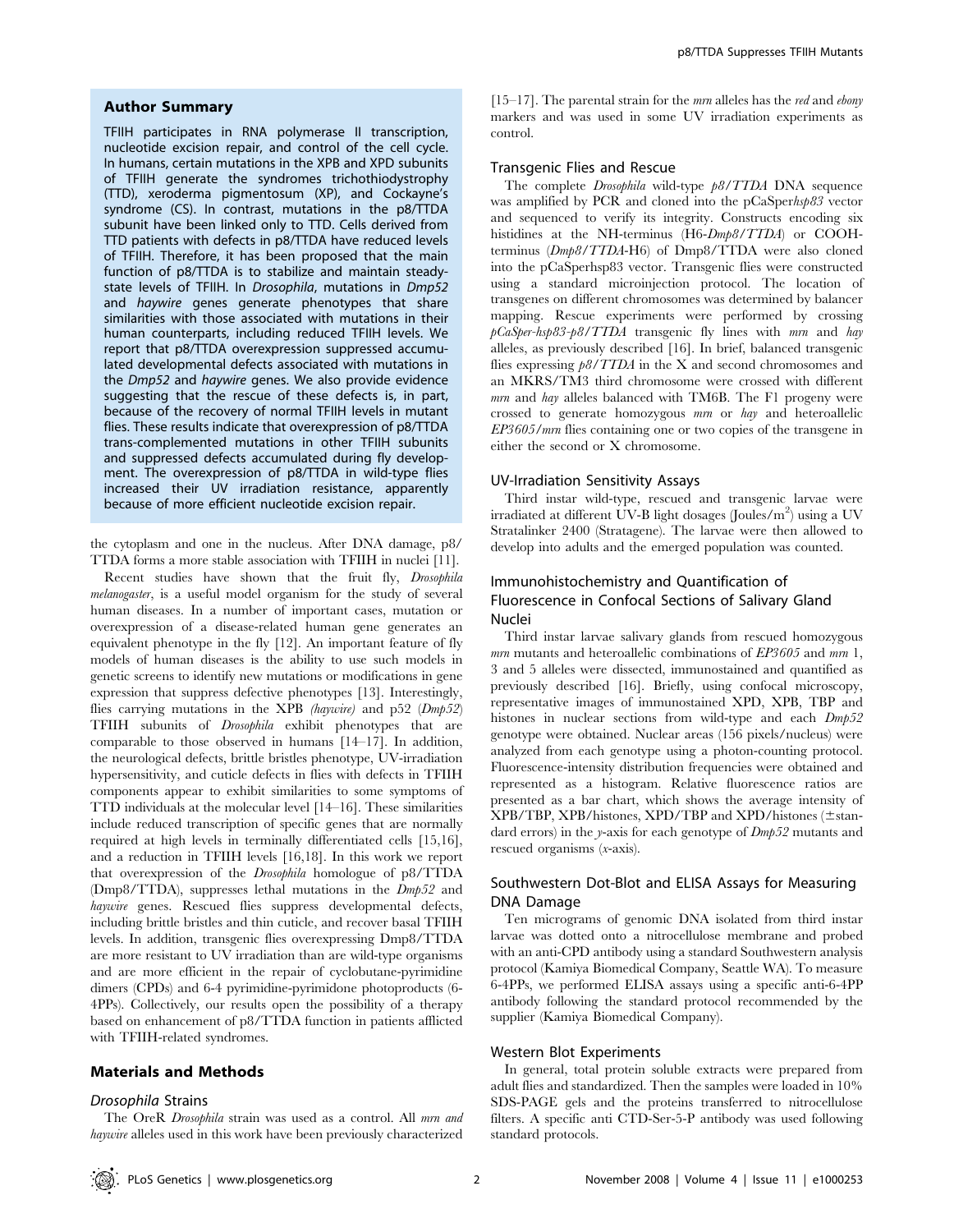#### p8/TTDA Suppresses TFIIH Mutants

## Purification of Recombinant TFIIH Complexes

Typically,  $10^8$  cells were infected with combinations of recombinant baculoviruses expressing XPB, XPD, p62, p52 (or the various mutant versions), and p44, p34, p8, cdk7, cyclin H and MAT1 as indicated, and collected 48 h after infection. Cells were washed with phosphate-buffered saline, 30% glycerol and disrupted in 10 ml buffer A (20 mM Tris-HCl pH 7.5, 150 mM NaCl, 20% glycerol, 0.1% Nonidet P40, 5 mM b-mercaptoethanol) using a dounce homogenizer. After centrifugation at  $14,000\times$  g for 30 min at 4<sup>°</sup>C, clarified lysates were loaded onto a heparin-Ultrogel column (Sepracor) pre-equilibrated in buffer A. After extensive washing with buffer A containing 300 mM NaCl, the proteins were eluted with buffer A containing 500 mM NaCl. The eluted fractions were dialyzed for 2 h against 50 mM Tris-HCl pH 7.9, 50 mM KCl, 20% glycerol, 0.1 mM EDTA and 0.5 mM dithiothreitol, and immunopurified using the 1H5 antip44 antibody [19].

# Transcription and Dual-Incision NER Assays

Run-off transcription was carried out as previously described [19]. The dual-incision assay was performed according published methods [20,21]. Briefly, repair reactions were carried out in buffer containing  $45 \text{ mM HEPES pH } 7.8$ ,  $70 \text{ mM KCl}$ ,  $5 \text{ mM MgCl}_2$ , 1 mM dithiothreitol, 0.3 mM EDTA, 10% glycerol and 2 mM ATP. Each reaction contained 50 ng XPG, 20 ng XPF/ERCC1, 10 ng XPC-hHR23B, 50 ng RPA, 25 ng XPA and either 1.5 µl of HeLa TFIIH (Hep fr. IV ) or recombinant TFIIH complexes that included a wild-type or mutant p52 subunit. After pre-incubating for 10 min at  $30^{\circ}$ C, 50 ng of damaged circular template DNA containing a single 1,3-intrastrand d(GpTpG) cisplatin-DNA crosslink (Pt-GTG) was added and reactions were continued for 90 min at  $30^{\circ}$ C. The reactions were stopped by rapid freezing. After annealing with 9 ng of the complementary oligonucleotide, a mixture of  $[a^{-32}P]$  dNTPs (3000 mCi/mmol) was added and residues were incorporated using Sequenase V2.1 (USB). The excised, radiolabeled fragments were separated on a 14% urea– polyacrylamide gel and visualized by autoradiography [19,21].

### Results/Discussion

# Dmp8/TTDA Overexpression Suppresses Mutations in Dmp52

Our group and others have previously demonstrated that homozygous point mutations in the genes *marionette* (*mrn*), encoding the Drosophila homolog of p52 (Dmp52), and haywire, the Drosophila homolog of XPB, are lethal and share chromosomal fragility and defective developmental phenotypes [14–16]. In contrast, organisms with heteroallelic Dmp52 combinations between a P-element insertion near the 5' region of the  $Dmp52$  gene ( $EP3605$ ) and mm point mutations develop into adults, but are sterile, have reduced levels of TFIIH, and present with brittle bristles and cuticle deformations typical of TFIIH-deficient flies [15,16]. As p8/ TTDA overexpression rescues the UV-sensitive phenotype and TFIIH levels in XPD-deficient cultured cells [8], we tested whether overexpression of Dmp8/TTDA might rescue the larval lethality and adult phenotypic defects observed in Dmp52 mutant flies. To answer this question, we generated transgenic flies that overexpress Dmp8/TTDA under the control of the HSP83 promoter. This promoter is constitutive and drives moderate levels of transgene expression in all tissues. Transgene expression in the transgenic lines, TTDA1 and TTDA5, was verified by RT-PCR (Figure S1). Two additional transgenic lines used in this work, TTDA8 and TTDA9, express hexahistidine (H6)-tagged recombinant Dmp8/TTDA protein with the tag present at either

the N-terminus (H6-Dmp8/TTDA) or C-terminus (Dmp8/ TTDA-H6), respectively; the proteins can be detected by Western blotting and immunocytochemistry (Figure S1). In general, transgenic flies with only a single copy of the transgene expressed approximately 10 times more Dmp8/TTDA transcript than did wild-type flies. In fact, the levels of endogenous  $Dmp8/TTDA$ mRNA were very low and were more difficult to detect than were other TFIIH transcripts, suggesting that Dmp8/TTDA could be a limiting factor for TFIIH function (Figure S1B; unpublished observations).

To obtain homozygous mrn (mrn/mrn) mutants and heteroallelic Dmp52 mutants (EP3605/mrn), carrying one or two copies of the Dmp8/TTDA transgene, we crossed different transgenic flies with flies carrying various mutations affecting the  $Dmp52$  gene [ref 16; see also Figure 1A]. Figure 1B shows that a single copy of the Dmp8/TTDA transgene partially rescued the lethal phenotype of  $mm<sup>3</sup>$  homozygous mutant flies. Two copies of the transgene, one on each of the X chromosome and chromosome 2 (indicated in Figure 1B as TTDA1 and TTDA5), increased the number of organisms rescued. The rescue values were low, but significant, because a transgenic line that expresses a double mutant form of Dmp52 ( $Dmp52^{(E340K-R344E)}$ ) was not able to rescue any mutant lines [ref 16; Figure 1B]. We have previously shown that this double mutant form, generated by site-directed mutagenesis, abolishes the incorporation of XPB into the 10-subunit TFIIH complex, thereby dramatically reducing transcription and NER activity [16]. In addition, a line homozygous for the  $mm<sup>3</sup>$  allele carrying three copies of the Dmp8/TTDA transgene is viable and fertile. Thus, overexpression of Dmp8/TTDA was able to rescue the milder homozygous  $Dmp52$  lethal allele,  $mm^3$ , indicating that a 10–fold increase in the expression of Dmp8/TTDA is sufficient to achieve a partial rescue of the lethality of the  $mm<sup>3</sup>$  allele. However, two other alleles,  $mm^1$  and  $mm^5$ , which are more deleterious than  $mm^3$  [16], were not rescued (Figure 1B).

The  $mm^3$  allele generates a truncated peptide of 255 amino acids that contains the NH2-terminal portion of the protein. Interestingly, a human version of the  $mm<sup>3</sup>$  allele co-expressed with the other recombinant human TFIIH subunits in insect cells is assembled into 6- or 9-subunit complexes (Figure 2A, indicateted as p52/220st) and allowed the incorporation of the XPB subunit into TFIIH, one of the functions of p52 (Figure 2A, lanes 2 and 4). However, these complexes lacked DNA repair and transcription activity in in vitro biochemical assays, both in the presence and absence of Dmp8/TTDA (Figure 2B, lanes 4 and 8; Figure 2C, lanes 6 and 13), suggesting that suppression of the  $mm<sup>3</sup>$  allele in the fly by overexpressed Dmp8/TTDA requires a specific in vivo context that is not readily reconstituted in vitro (see below). Because p8/TTDA also interacts with the XPD component of TFIIH [8], it is possible that Dmp8/TTDA overexpression in vivo may stabilize the partially functional TFIIH complexes containing the Dmp52 truncated peptide through its interaction with XPD. It is also possible that in the in vivo context, a region of the complex present in the truncated Dmp52 protein may still interact with Dmp8/TTDA.

An initial *in vitro* analysis of the contribution of p8/TTDA to TFIIH activity showed that p8/TTDA participates in NER, but not in transcription [8]. However, it is worth noting that in in vitro transcription assays, Dmp8/TTDA stimulated RNA synthesis of wild-type IIH9 or in the presence of II6+CAK  $\sim$  2-fold (Figure 2C, lanes 3 and 10). The difference between the results presented here and previous reports identifying p8/TTDA as a repair-specific TFIIH subunit [8] may be attributable to differences in the TFIIH preparations [8]. Indeed, this result is in agreement with the discovery of TFB5 (the p8 yeast homologue) as component of the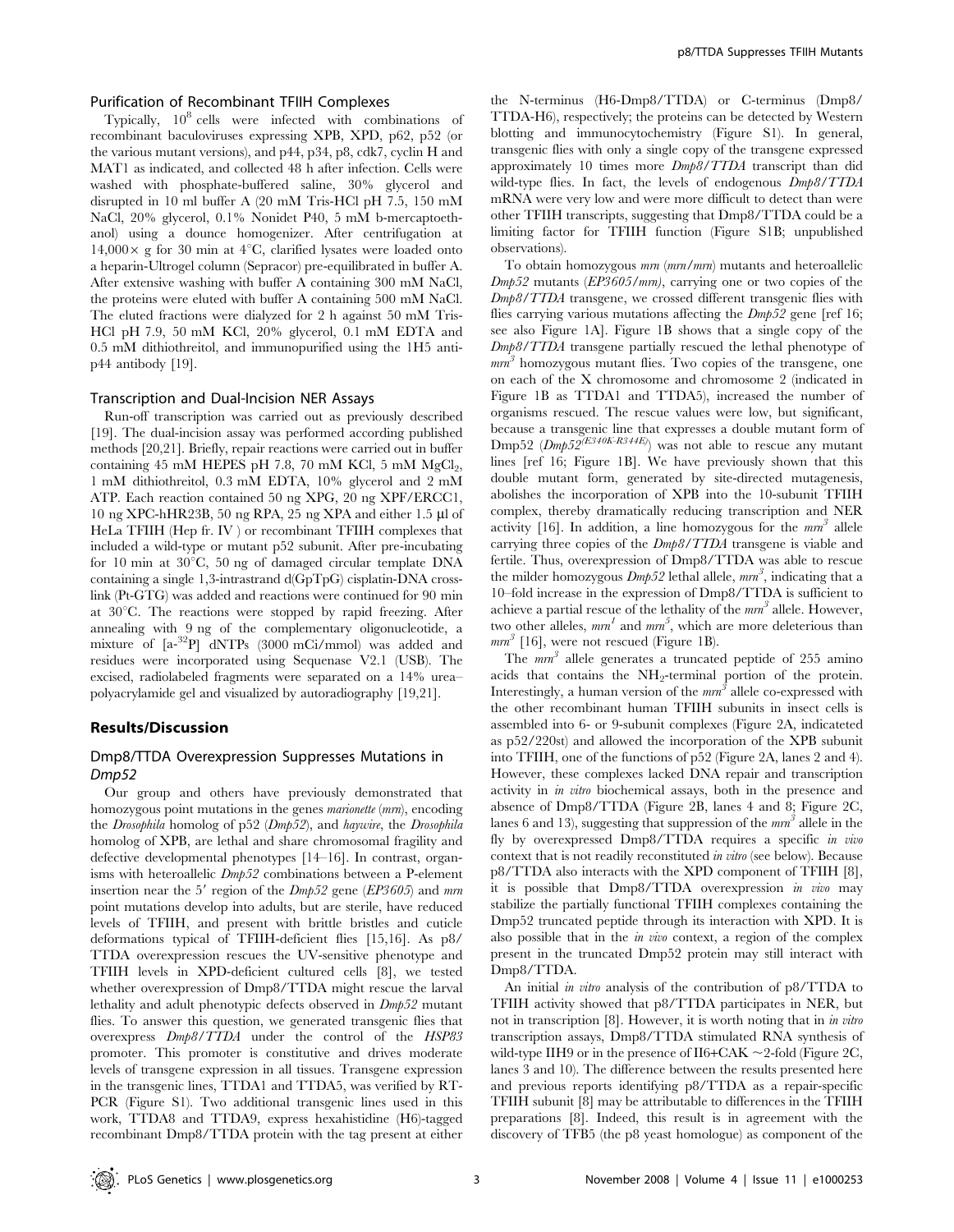

Figure 1. Rescue of Dmp52 (mrn) mutants by transgenic flies overexpressing Dmp8/TTDA. (A) Schematic diagrams of the Dmp52 mutant alleles used in this work. An EP-transposable element inserted upstream of the first Dmp52 exon is indicated as an inverted triangle. The molecular nature and positions of the previously characterized point mutations [16] are also indicated. Black boxes represent regions conserved between human and fly p52. For more details on genotypic and phenotypic characterization, see reference [16]. (B) Rescue of lethality of homozygous mrn alleles by Dmp8/TTDA transgenic fly lines. The percentage represents the number of homozygous individuals recovered relative to the number expected with full complementation (number in parenthesis). Note that two transgene copies increased the number of viable organisms. (C) Rescue of the sterility phenotype in heteroallelic organisms by different transgenic lines. The percentage represents the number of individual flies that were fertile and had progeny that developed at least to larval stage. Ten to 25 flies were tested for each condition. Homozygous EP3605/EP3605 and heteroallelic adults (EP3605/ mrn<sup>1</sup>, mrn<sup>3</sup> and mrn<sup>5</sup>) are 100% sterile. Dmp52-mut is a transgenic line that expresses a double point mutant (E310KR314E) [16]. (D) Rescue of brittle-bristle and cuticle-deformation phenotypes in heteroallelic EP3605/mrn flies. 100% of adult heteroallelic flies have cuticular and bristle defects [16]. The presence of the Dmp8/TTDA transgene rescues both defects in all heteroallelic adult flies examined. The genotype is indicated in each panel and data quantification is shown in Table 1. doi:10.1371/journal.pgen.1000253.g001

transcription Pre-Initiation-Complex [7]. In the yeast system, it has also been demonstrated that nuclear extracts made from yeast carrying a deletion of the TFB5 gene were deficient in transcription in vitro, and this mutant is also unable to activate transcription of inducible genes in vivo [7]. Our results suggest that the human p8/TTDA also increases transcription in vitro through an interaction with TFIIH, possibly by stabilizing TFIIH, however, the mechanism by which p8/TTDA enhances transcription *in vitro* still requires further study.

Heterozygous  $mm^3/$ + flies are viable, but are more sensitive to UV irradiation than are wild-type organisms (16; Figure S2). Intriguingly, the UV-irradiation sensitivity of rescued homozygous flies (TTDA/TTDA;  $mm^3/mm^3$ ) was similar to that of heterozygous  $mm^3/$ + organisms, compared to the parental strain with the same genetic markers (Figure S2), indicating that although lethality was suppressed by Dmp8/TTDA overexpression, the NER defects of these flies were not completely restored to homozygous wild-type levels. Therefore,  $\textit{mm}^{3}/\textit{mm}^{3}$  homozygous mutant flies rescued by Dmp8/TTDA overexpression behaved like organisms that contain a single wild-type copy of  $Dmp52$ , and thus NER is only partially recovered.

We also found that the  $Dmp8/TTDA$  transgenes were able to rescue the sterility phenotype of heteroallelic  $Dmp52$  flies, but the mutant Dmp52 transgene was not (Figure 1C). In all of the heteroallelic combinations tested  $\sqrt{(EP3605/mm^1}, \, \textit{mm}^3, \, \textit{or} \, \textit{mm}^5),$ sterility was suppressed to different degrees by the Dmp8/TTDA transgene (Figure 1C). In addition, the brittle bristle and cuticle deformation phenotypes commonly observed in the mutated heteroallelic EP3605/mrn flies were also suppressed. Figure 1D shows that  $E P3605/mm^5$  heteroallelic flies have defective bristles and a thin thorax and abdomen. These phenotypes were expressed in nearly 100% of these heteroallelic  $\langle \overline{E}P3605/mm^1, m m^3, \text{ or } m m^5 \rangle$ flies (Figure 1D; Table 1) [16]. However, the presence of a single extra copy of the Dmp8/TTDA transgene (denoted as EP3605/ mrn5; DmTTDA in Figure 1D) completely suppressed these phenotypes in all flies analyzed (Figure 1D; Table 1). We have previously demonstrated that these two phenotypes are caused by deficient transcription during fly development and appear to be counterparts of the brittle hair and ichthyosis defects observed in TTD patients, which are also caused by transcriptional deficiencies in TFIIH [15]. Collectively, these results demonstrate that overexpression of Dmp8/TTDA rescues these developmental defects in a complex organism.

### Dmp8/TTDA Overexpression Suppresses haywire Mutants

In addition to testing the ability of Dmp8/TTDA to suppress Dmp52 mutants, we also determined whether overexpression of Dmp8/TTDA might be able to suppress the homozygous lethal phenotype associated with alleles of haywire (hay), which encodes for the XPB-homologous gene. To address this, we used the conditional  $\hbar ay^{nc2(\tilde{R}652C)}$  and  $\hbar ay^{nc2\pi\theta(R652C/E278G)}$  alleles, which are lethal at  $25^{\circ}\text{C}$ , and the  $\text{hay}^{\text{nc2n7}(W441stop)}$  lethal allele [14,15,17] (Figure 3A). Genetic crosses were performed to obtain flies homozygous for the  $\hbar ay^{nc^2}$ ,  $\hbar ay^{nc^2}$ , and  $\hbar ay^{nc^2}$  alleles [14,15,17], and which contained one extra copy of Dmp8/TTDA and were capable of growth at  $25^{\circ}$ C. We found that, in this genotypic context, Dmp8/TTDA overexpression rescued viability in the hay<sup>nc2</sup> flies, but not in  $hay^{nc2n8}$  or  $hay^{nc2n7}$  flies (Figure 3B). The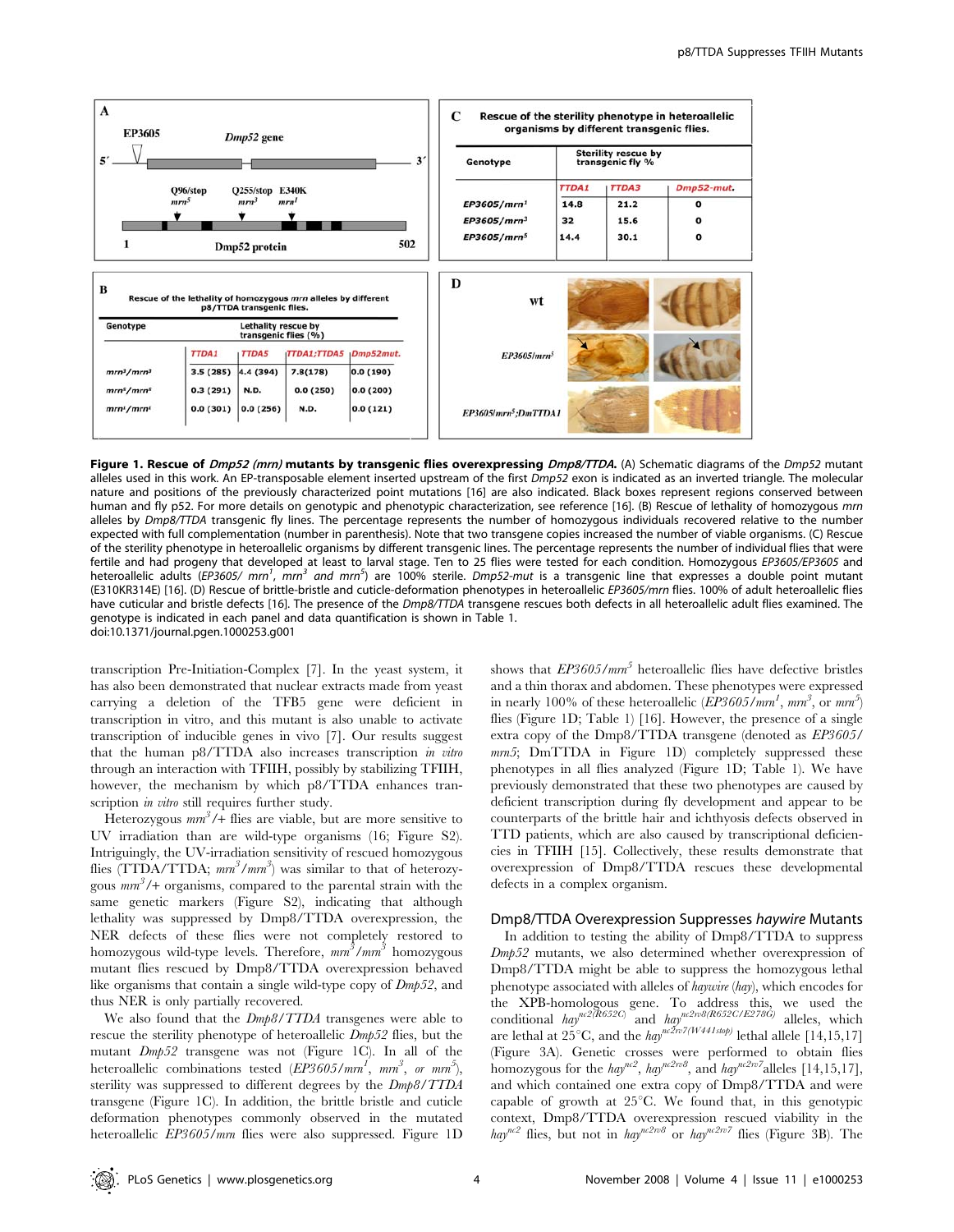

Figure 2. A truncated human p52 peptide (Q202/stop) equivalent to the fly  $m r n<sup>3</sup>$  allele can assemble with other TFIIH subunits. The human equivalent of the  $m n<sup>3</sup>$  allele was co-expressed with the remaining TFIIH subunits in insect cells using the baculovirus system and affinity purified using an anti-p44 subunit antibody [19]. (A) Immunopurified recombinant TFIIH complexes (immunoprecipitated by a p44 antibody) containing either wild-type p52 or mutant p52 analyzed by Western blotting using antibodies against XPB, p62, p52, cyclin H and cdk7. The p52[Q202/stop] truncated polypeptide is indicated in the figure. IIH9 denotes a complex containing all TFIIH components except p8; IIH6 denotes the TFIIH core complex minus p8. Note that the p52/220-stop truncated polypeptide is incorporated into the TFIIH complex and allows incorporation of the XPB subunit. (B) Analysis of NER using dual-incision assays. Reaction mixtures contained recombinant XPC-HR23b, XPA, RPA, XPG and ERCC1-XPF factors with IIH9 and IIH6 complexes in the presence or absence of p8  $(+$  or  $-$ ); closed circular plasmid DNA containing a single Pt-GTG-DNA cross-link was as a template. The lane denoted by  $-$ " is the DNA template without TFIIH and the lane denoted by  $H + T$  contains purified human TFIIH. (C) Reconstituted transcription assay reaction mixtures contained recombinant TFIIA, TFIIB, TFIIF, TBP, TFIIE factors and purified RNA pol II with IIH9 and IIH6 complexes in the absence or in presence of p8; the adenovirus major late promoter was used as a template. Interestingly, the presence of p8 enhanced transcription by the wild-type TFIIH complex.

doi:10.1371/journal.pgen.1000253.g002

 $hay^{nc2n\theta}$  allele encodes a Hay protein containing two point mutations, and the  $\hbar a y^{nc2n/7}$  mutant generates a truncated Hay protein (Figure 3A); both alleles are more deleterious than is the  $hay^{nc2}$  allele [14,15,17]. Interestingly, an equivalent  $hay^{nc2}$  mutation introduced into the human XPB, has reduced transcription and repair activities and its interaction with p52 is weakened (our own unpublished results). These results indicate that even though p8/ TTDA does not interact directly with XPB, p8/TTDA overexpression can suppress milder mutations in the DmXPB homologue in Drosophila, probably by stabilizing the interaction between XPB and p52. All thogheter these results are in agreement with a previous report that p8/TTDA overexpression can restore TFIIH levels in TTD-XPD human cells cultured in vitro [8], and suggest that p8/TTDA overexpression can suppress mutations in different TFIIH subunits.

# Dmp8/TTDA Overexpression Recovers Basal Levels of TFIIH in Dmp52 Mutant Flies

The EP3605 allele was generated by a transposable EP insertion in the non-coding 5' region of the  $Dmp52$  gene [16].  $EP3605$  is a hypomorphic allele that may generate low levels of functional Dmp52 [16]. Accordingly, the ability of Dmp8/TTDA overexpression to rescue lethality, fertility defects, brittle bristles, and cuticle deformations in heteroallelic combinations and homozygous  $mm^3$  flies might be explained in terms of an increase in TFIIH basal levels, which are normally low in these mutants. To test this hypothesis, we performed immunofluorescence experiments using antibodies against the XPD and XPB TFIIH subunits in salivary gland nuclei of wild-type Dmp52 heteroallelic mutants and Dmp52 homozygous mutants carrying the  $Dmp8/TTDA$  transgenes. TBP and histone H3 antibodies served as internal controls. As predicted, basal XPB and XPD levels were reduced in the Dmp52 mutant cells (Figure 4, denoted as mrn3/EP3605 in all panels); however, when Dmp8/TTDA was overexpressed in the rescued  $mm^3/mm^3$  homozygous line, XPD and XPB levels were restored (Figure 4, denoted as TTDA/TTDA; mrn3/mrn3). The recovery of basal XPB levels in the rescued flies is of particular importance because p52 is required for the correct assembly of XPB into TFIIH [10,16,19,22], indicating the presence of more stable TFIIH complexes. These results suggest that Dmp8/TTDA overexpression increases the stability of TFIIH in Dmp52 mutants sufficiently to allow adequate TFIIH function throughout fly development. This is of particular interest as cells derived from patients with defects in p8/TTDA and some with XPD mutations also have low basal TFIIH levels. In addition, it has been reported that the main molecular function of p8/TTDA is to control the steady state levels of TFIIH [8,11]. Our data support this

Table 1. Suppression of brittle bristle and cuticle defects by overexpression of Dmp8/TTDA in heteroallelic Dmp52 mutant flies.

| Genotype                                                        | Survival rate <sup>a</sup> | <b>Brittle bristles</b> <sup>b</sup> | Cuticle deformations <sup>b</sup> |
|-----------------------------------------------------------------|----------------------------|--------------------------------------|-----------------------------------|
| +/+; mrn <sup>5</sup> /EP3605 and +/y; mrn <sup>5</sup> /EP3605 | 4.9% (4/81)                | 100% (4/4)                           | 100% (4/4)                        |
| TTDA1/TTDA1; mrn <sup>5</sup> /EP3605 and TTDA1/+; mrn5/EP3605  | 15.9% (21/132)             | 19% (4/21)                           | 14.2% (3/21)                      |
| TTDA1/y; mrn <sup>5</sup> /EP3605                               | 15.3% (15/98)              | 15.3% (15/98)                        | 20% (3/15)                        |

<sup>a</sup>The percentages represent the heteroallelic flies without the balancers for the 3<sup>rd</sup> chromosome. +/+; mrn5/EP3605 flies are semi-lethal and the presence of the transgene increases the their survival rate and rescues their bristles and cuticle defects. A partial rescue of fertility is also observed (Figure 1C). The number in parenthesis is the number of heteroallelic individuals without balancers divided by the total number of flies expected for full complementation. The crosses to obtain heteroallelic  $+/+$ ;  $mm^5$ /EP3605 flies were independent of transgenic fly crosses.

The percentage represents the number of adult flies with brittle bristles and cuticle defects observed in heteroallelic flies with and without the transgene. The number in parenthesis is the number of heteroallelic individuals with the mutant phenotype divided by the number of total heteroallelic flies that survive without the balancers. Brittle bristles and cuticle deformation phenotypes are shown in Figure 1D.

doi:10.1371/journal.pgen.1000253.t001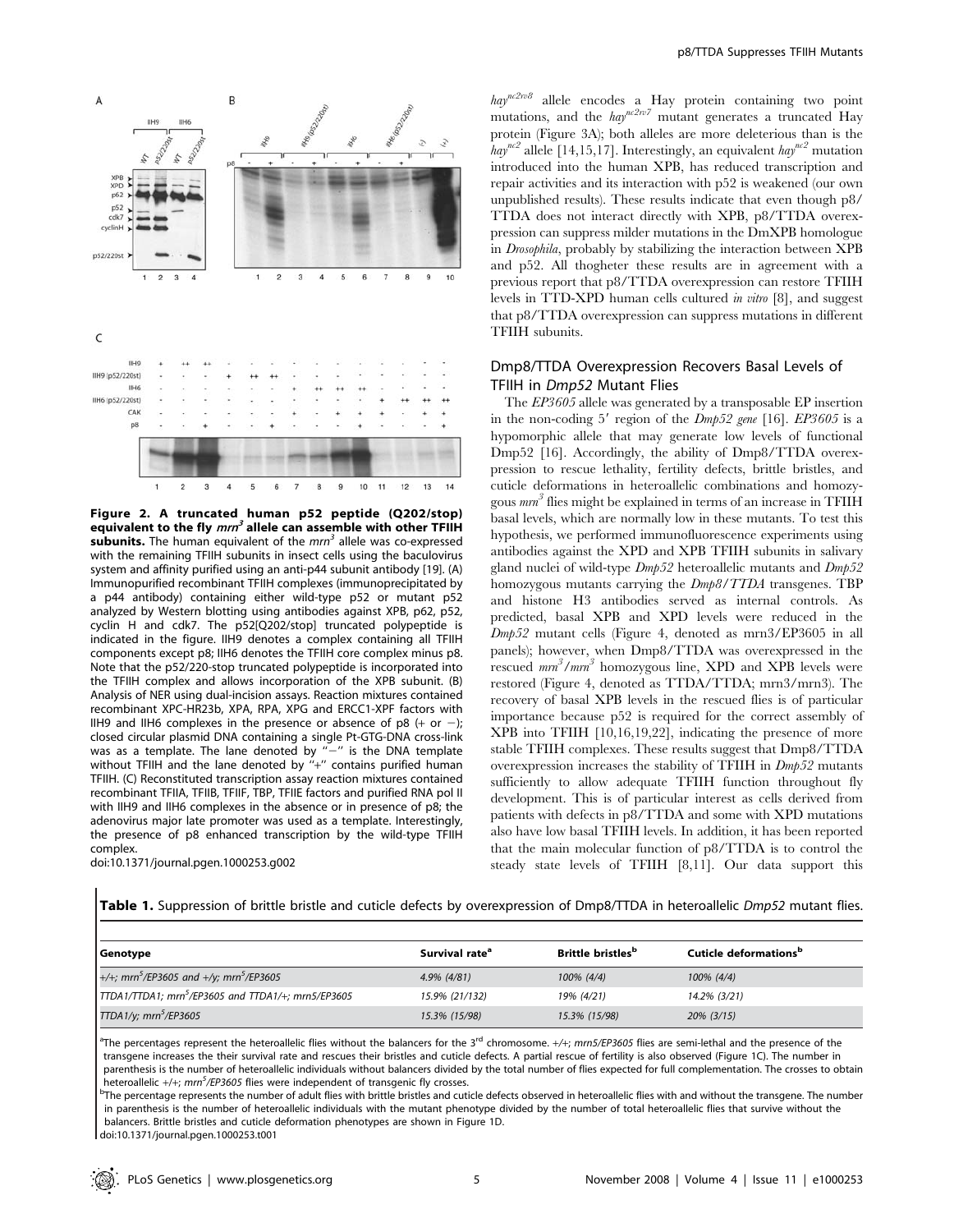

B

Rescue of the lethality of homozygous hay alleles by transgenic flies overexpressing p8/TTDA

| <b>Mutant genotype</b>                       | <b>Lethality rescue by</b><br>transgenic fly |        |  |
|----------------------------------------------|----------------------------------------------|--------|--|
|                                              | $DmTTDA1/+$                                  | $+/-$  |  |
| hay <sup>nc2</sup> /hay <sup>nc2</sup>       | 20.5 (143)                                   | 0(215) |  |
| haync2rv8/haync2rv8                          | 0(270)                                       | 0(187) |  |
| hay <sup>nc2rv7</sup> /hay <sup>nc2rv7</sup> | 0(163)                                       | 0(85)  |  |

Figure 3. Rescue of *haywire* mutants by transgenic flies overexpressing Dmp8/TTDA. (A) Schematic diagrams of the different hay (DmXPB) mutant alleles used in this work. The molecular characterization of the mutants has been previously described [17].<br>hay<sup>nc2</sup> and hay<sup>nc2rv8</sup> alleles are conditional mutations that are homozygous lethal at the non-permissive temperature (25°C). hay<sup>nc2rv7</sup> generates a truncated Hay protein. The black boxes represent the helicase motifs and the white box the ATPase domain. (B) The rescue of homozygous hay alleles lethality by a Dmp8/TTDA transgene is show in table format. The percentage represents the number of homozygous individuals recovered relative to that expected with full complementation (number in parenthesis).

doi:10.1371/journal.pgen.1000253.g003

hypothesis and suggest that this is the main mechanism that allows the rescue of mutations in other TFIIH subunits by the overexpression of p8/TTDA.

# Dmp8/TTDA Overexpression Enhances UV-Irradiation Resistance in Drosophila

Enhanced stability of the TFIIH complex may also lead to an increase in TFIIH DNA repair activities. To test this hypothesis, we exposed wild-type and Dmp8/TTDA-overexpressing transgenic fly lines to different doses of UV radiation. We used three transgenic lines that have a single extra copy of Dmp8/TTDA (TTDA1, TTDA8, and TTDA9), and one line that contains three copies (TTDA5-3). As shown in Figure 5A, two lines with one copy of Dmp8/TTDA (lines TTDA1and TTDA9) and the line containing three copies were significantly more resistant to UV irradiation than were wild-type flies or the TTDA8 line. Although lethality was high in both transgenic and wild-type flies, survival was 3- to 4–fold higher in transgenic flies; differences were even more dramatic at higher doses (175 and 200  $J/m^2$ ) (Figure 5A). These responses were very reproducible and a statistical analysis showed that the differences between wild-type and transgenic flies were significant (see legend to Figure 5A). Interestingly, UV resistance dropped from approximately 65% survival following irradiation at  $150 \text{ J/m}^2$  to 5% at 175 UV J/m2 (Figure 5A and Figure S2). This phenomenon was reproducible in different Drosophila strains [16; this work]. It is possible that the DNA damage produced at  $175 \text{ J/m}^2$  is beyond a critical repair-capacity threshold limit, thus activating check-point systems that prevent the organism (in this case third instar larvae) from continuing the developmental process.

The increase in UV-irradiation resistance suggests that overexpression of the TFIIH subunit, Dmp8/TTDA, increases NER efficiency *in vivo*. To confirm this, we analyzed the rate at which CPDs and 6-4PPs were repaired in wild-type flies and in transgenic lines that overexpressed Dmp8/TTDA. Third instar larvae were irradiated at  $200$  J/m<sup>2</sup> and, at different times, CPDs and 6-4PPs in total purified DNA were quantified by Southwestern dot-blot analysis (CPDs) and ELISA assays (6-4PP) using antibodies specific to CPDs and 6-4PPs. After UV irradiation for 10 min, the levels of CPDs were similar in the wild-type and transgenic flies (representative dot blot and summary data obtained from quantification of three independent assays are shown in Fiure 5B). However, 4 h after irradiation, the amount of CPDs was significant lower in flies that overexpressed Dmp8/ TTDA compared to wild-type flies, a difference that was maintained over time (Figure 5B).

We also observed that 6-4PPs were removed more rapidly in the transgenic flies (Figure 5C). In this case, we used ELISA assays instead of Southwestern blots because the results were more reproducible. In Figure 5C, we show an average obtained from three independent measures using the same DNA used for CPDs analysis. A dramatic difference in 6-4PP removal between the transgenic and wild-type flies is evident (Figure 5C). Thus, Dmp8/ TTDA transgenic flies removed CPDs and 6-4PPs faster than did wild-type flies, and this increased repair rate correlated with increased resistance to UV irradiation.

It is worth noting that the rate of CPD removal in transgenic flies measured here is faster than that seen in some reports using mammalian cells [23,24,25]. However, another study using our technique in mammalian cells demonstrated a significant removal of CPDs 3 h after UV irradiation of wild-type cells [26], a time course that is similar to that reported here. It is also important to take into account the fact that most mammalian cell studies have employed cultured fibroblasts to measure CPD removal. To the best of our knowledge, ours is the first study to apply this technique to third instar Drosophila larvae, which are different from in vitro-cultured cells in many respects, one of which is the presence of a thick cuticle that protects the organism and necessitates the use of higher UV doses to produce damage. Another important point to consider is that at the moment of irradiation, these larvae are not only growing but are also preparing to undergo metamorphosis; it possible that the rate of DNA repair could be different during other developmental stages.

Intriguingly, the removal of 6-4PPs was very slow in wild-type organisms, only after 16 hrs after irradiation removal was ovserved, however it was very fast in flies overexpressing Dmp8/ TTDA. This result is different from a previous report on the rate of 6-4PP repair in cultured Drosophila cells [27]. However, the methods used to measure 6-4PPs were different; in our case, we used the entire organism instead of in vitro-cultured cells and found a similar rate of removal in three independent DNA preparations.

The role of TFIIH in NER is to open the double-stranded DNA at the site of damage, a function that depends on the 5'-3' helicase and ATPase activities of the XPD and XPB subunits, respectively [10]. p52 is required to incorporate XPB into the core of TFIIH and, together with p8/TTDA, may positively regulate XPB-ATPase activity [10]. TFIIH is also important in the recruitment and stabilization of several components of the NER machinery at the DNA-damaged site [22]. In addition, a stable TFIIH complex is an important prerequisite for interaction with specific factors in NER and transcription [28,29]. It is possible that p8/TTDA overexpression may help to stabilize TFIIH, thereby enhancing some of TFIIH NER functions. In agreement with this hypothesis, an increase in p8/TTDA levels has been shown to enhance TFIIH repair activity in vitro [8].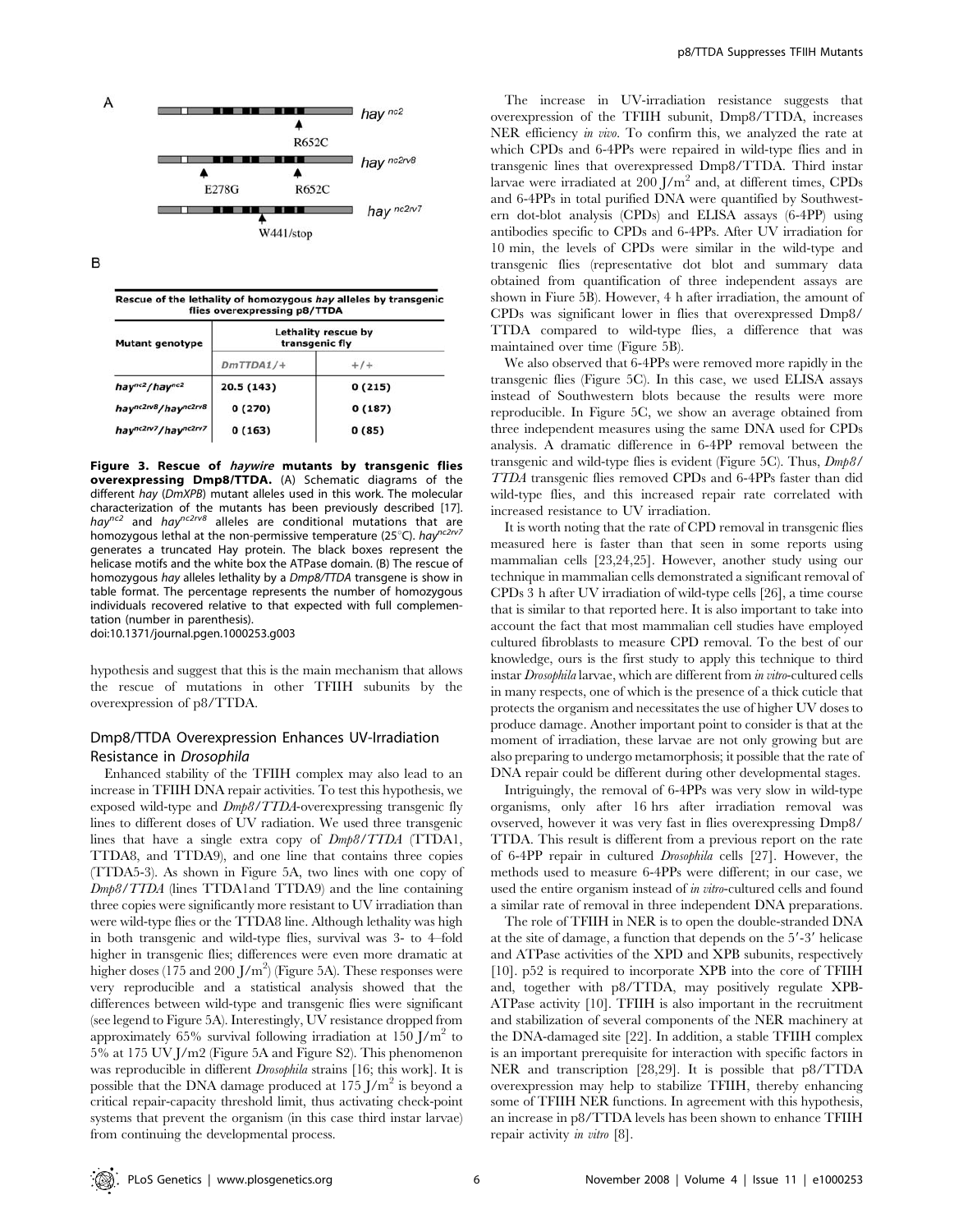

Figure 4. Dmp8/TTDA overexpression recovers XPD and XPB levels in Dmp52 mutant flies. Salivary glands from third instar larvae of wildtype, heteroallelic EP3605/mrn<sup>3</sup> and homozygous mrn<sup>3</sup> flies with two copies of the Dmp8/TTDA transgene in chromosome 2 (TTDA/+; mrn<sup>3</sup>/mrn<sup>3</sup>) were dissected and co-immunostained with H3 and XPD anti-antibodies (panel A), TBP and XPD antibodies (panel B), H3 and XPB antibodies (panel C) or XPB and TBP antibodies (panel D). XPD/H3, XPD/TBP, XPB/H3 and XPB/TBP ratios were calculated using nuclei from at least ten salivary gland cells in each condition. The error bars indicate standard errors of the means. doi:10.1371/journal.pgen.1000253.g004



Figure 5. Viability, CPD and 6,4-PP repair rates, and CTD phosphorylation analysis in Dmp8/TTDA transgenic and wild-type lines after exposure to different doses of UV-B irradiation. (A) Third instar larvae were irradiated and then allowed to develop to adults. Survival rate is indicated for each strain. The graph represents the results of at least three independent dose-response experiments for each genotype. The statistical analysis by ANOVA indicates a P value<0.001 for the more UV-resistant transgenic lines (TTDA5, TTDA1 and TTDA9) compared to the wildtype strain. The asterisks indicate significant differences compared to the wild type. Transgenic lines overexpressing Dmp8/TTDA are denoted as TTDA1, 5, 8 and 9. (B) Representative Southwestern dot-blot analysis using an anti-CPD antibody against genomic DNA extracted at different times from wild-type and Dmp8/TTDA transgenic third instar larvae after UV-B irradiation at 200 J/m<sup>2</sup>. N.I. denotes non-irradiated DNA. The quantification of three independent Southwestern experiments is represented as a plot in which the average signal value for each sample at different times is shown relative to the signal value obtained 10 min after UV irradiation (normalized to one). The amount of DNA loaded on each dot blot was visualized in ethidium bromide stained agarose gels. Different times are indicated. (C) Quantification of 6-4PPs by ELISA assays using an anti-6-4PP–specific antibody. Three independent DNA samples derived from wild-type and transgenic third instar larvae irradiated at 200 J/m<sup>2</sup> were analyzed in a typical ELISA assay. The average for each sample value is shown as the signal at different times relative to the value of the signal obtained 10 min after UV irradiation (normalized to one). (D) CTD-Ser-5 phosphorylation levels in different Drosophila lines. Total protein extracts from wild type, transgenic and rescued flies were analyzed in western blot experiments using an antibody that recognize the phosphorylated Serine 5 at the CTD domain of the RNA polymerase II large subunit (indicated in the figure as CTD-Ser-5-P). As internal loading control an anti-b-tubulin antibody was used. The phenotypes are indicated in the figure panel and the ratio between the CPD-Ser-5-P and b-tubulin signals are indicated at the bottom. doi:10.1371/journal.pgen.1000253.g005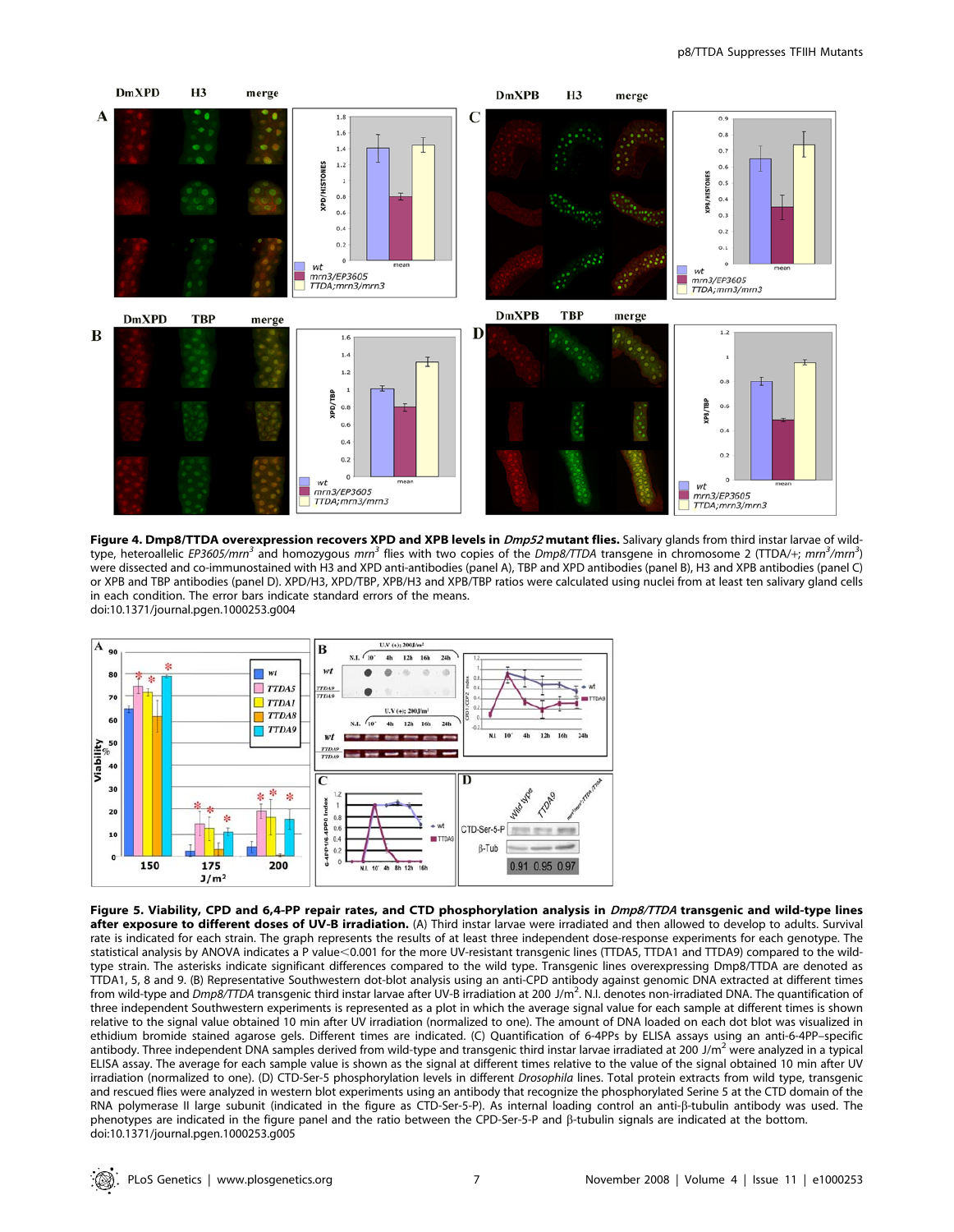Considering the in vitro transcription experiments presented in Figure 2 in light of the fact that overexpression of Dmp8/TTDA enhanced NER in Drosophila, we investigated whether overexpression of Dmp8/TTDA affected transcription in the transgenic flies. To address this question, we measured the levels of Ser-5 phosphorylation in the large subunit of the RNA pol II Cterminal domain (CTD). As has been previously established, the phosphorylation of Ser-5 in the RNA pol II large subunit CTD is a direct measure of the transcriptional activity of TFIIH [30]. To measure Ser-5 phosphorylation levels, we used an antibody that specifically recognizes this modification and protein extracts from wild-type,  $Dmb8/TTDA$ -transgenic flies, and rescued flies. Interestingly, CTD Ser-5 phosphorylation levels in the rescued flies are at similar levels as in wild type organisms, when the ratio between the  $\beta$ -tubulin levels and CTD-Ser-5 phosphorylated is compared in each phenotype (bottom of Figure 5D). However, there was no significant increase in the phosphorylation of the CTD in transgenic flies with a wild-type background (Figure 5D). These results suggest that Dmp8/TTDA is not a limiting factor in transcription.

## Concluding Remarks

There have been reports that a mutant in one subunit of a multifunctional complex can be trans-complemented by overexpression of another subunit, but only in cultured cells or in unicellular organisms [8,31,32]. In this work, we show that overexpression of Dmp8/TTDA can suppress a mutation in other TFIIH subunits and enhance UV-irradiation resistance in a living multicellular organism. Notably, developmental defects that appear in mutant adult organisms with defects in Dmp52 were suppressed. Some of these  $Dmp52$  mutant phenotypes, such as cuticle deformations and brittle bristles, are caused by transcriptional defects during fly development and are, in many ways, quite homologous to some TTD manifestations [15,16].

An enabling observation and important motivation for this work is evidence that overexpression of the human p8/TTDA gene in human fibroblasts derived from patients with TTD caused by a mutation in the XPD gene (mutant:  $XPD^{R112H/R112H}$ ) can suppress some of the phenotypes observed in this cell line [8]. However, because of the limitations of *in vitro*-cultured cell systems, defects that can be generated during development were not studied; the only phenotypes that could be analyzed were TFIIH levels and UV-irradiation sensitivity. Results obtained in cultured cells cannot always be extrapolated to a complete animal. TFIIH participates in three important and highly regulated functions during animal development that must be coordinated with differentiation programs at different developmental times. Mutations in TFIIH that reduce TFIIH functions do not necessarily have the same effects in different cell types. This is observed in humans, where some tissues or developmental processes (e.g., neurological defects) are preferentially affected depending on which subunit is mutated and where in the protein the amino acid change occurs [5,6,15,16]. In this context, a recent work reported minimal differences in gene expression in proliferating fibroblasts from TTD, XPD, and normal donors, indicating that cultured cells do not recapitulate all the differences found in patients afflicted with different TFIIH-related syndromes [33]. Many of the phenotypes observed in flies with different Dmp52 and hay alleles arise because of defects that accumulate during development. These defects can be partially corrected by the overexpression of Dmp8/TTDA; in other words, the suppression of  $Dmp52$  and hay mutations by Dmp8/TTDA is sufficient to allow the developmental program in a complex animal to run to completion.

The results presented here open the possibility that new treatments geared toward enhancing p8/TTDA function might stabilize TFIIH in patients with deficiencies of this DNA repair/ transcription complex. This might be accomplished through the design of new drugs that enhance p8/TTDA function or by gene therapy strategies based on p8/TTDA overexpression. The effectiveness of either strategy may ultimately depend on resolving the three-dimensional structure of the interacting surfaces of p8/ TTDA and other TFIIH subunits [34]. Mouse models, such as transgenic mice that carry XPD alleles known to cause TTD or XP/CS in humans, and which manifest some of the typical TTD or XP/CS phenotypes [35,36], provide additional tools, making it possible to determine if the overexpression of p8/TTDA is able to rescue specific TFIIH-defective phenotypes.

Many cellular functions, including transcriptional activation, chromatin remodeling, and histone modification are mediated by multi-subunit protein complexes. Some of the subunits in these complexes are relatively small and have no known function, although mutations in some of these complex components have been linked to human diseases. It has been suggested that p8/ TTDA may act as a kind of small chaperone protein to stabilize TFIIH [11], raising the possibility that, like p8/TTDA, some of these uncharacterized complex components may serve to maintain the stability and the steady state levels of the corresponding complexes. Thus, it will be important to determine whether proteins in other multi-subunit complexes possess p8/TTDA-like functions.

## Supporting Information

Figure S1 RT-PCR detection of  $Dmb8/TTDA$  transgene expression, Western analysis of Dmp8/TTDA-His protein expression in whole-fly extracts and immunostaining of salivary glands. (A) RT-PCR of transgenic flies overexpressing Dmp8/ TTDA. Specific oligonucleotides designed against transcribed regions of the transgene not present in the endogenous Dmp8/ TTDA mRNA were used to detect transgene expression in the TTDA1 and TTDA5 transgenic lines. Note that there no amplification product was obtained in the wild-type strain. (B) Semi-quantitative RT-PCR of  $Dmb8/TTDA$  mRNA from the wild-type line and a transgenic line (TTDA9) that overexpresses Dmp8/TTDA under the control of the HSP83 promoter. In this case, specific oligonucleotides that amplified both the endogenous and the transgenic Dmp8/TTDA mRNA were used. Amplification of Rp49 mRNA from the same RT-PCR reactions was used as a control. The number of RT-PCR cycles is indicated in the figure. Note that at 30 cycles the endogenous Dmp8/TTDA mRNA is still difficult to detect. (C) Western blot of total protein extracts from adult transgenic flies expressing Dmp8/TTDA-H6 protein detected with an anti poly-histidine antibody. Molecular weight markers are indicated as M.M; wt indicates total proteins from a wild-type strain; TTDA9 indicates soluble (s) and precipitated (p) material from the transgenic line. (D) Immunostaining of salivary glands from a transgenic fly overexpressing recombinant Dmp8/ TTDA-H6 protein using an anti-poly-histidine antibody. The staining was performed against salivary glands from non-irradiated larvae and larvae irradiated at  $150 \text{ J/m}^2$ . Note that in the nonirradiated cells, a high proportion of Dmp8/TTDA is detected in the cytoplasm. In contrast, most of the Dmp8/TTDA signal in the irradiated cells is in the nuclei. This is in agreement with observations of the dynamics of p8/TTDA in human cultured cells after UV irradiation [11].

Found at: doi:10.1371/journal.pgen.1000253.s001 (4.52 MB TIF)

Figure S2  $mm^3/mm^3$  homozygous flies rescued by overexpression of Dmp8/TTDA exhibit a response to UV irradiation that is